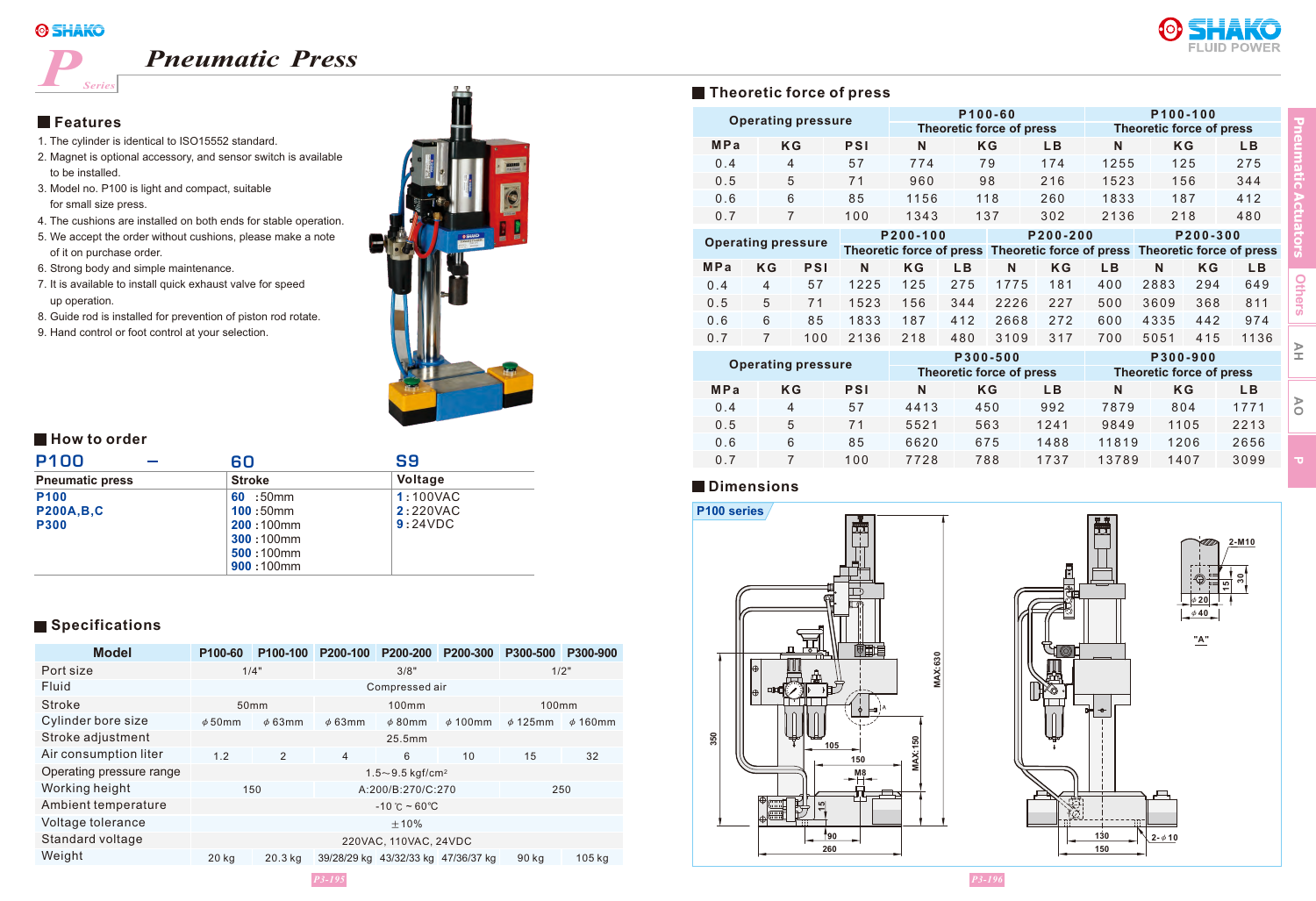

## *Pneumatic Press*



**"A"**

φ **4 0**

**30 15**

**"A"**

**40**

**2-M10**

**2-M10**

**4-** φ**14**

φ **2 0**

**40 80**



**P200C series**





**Pneumatic Actuators Others**

> **AH AO**





**"A"**

φ **4 0**

**15 30**

**2-M10**

<u>ສ</u>

**2-M10**

**"A"**

**250**

**4-** φ**12**